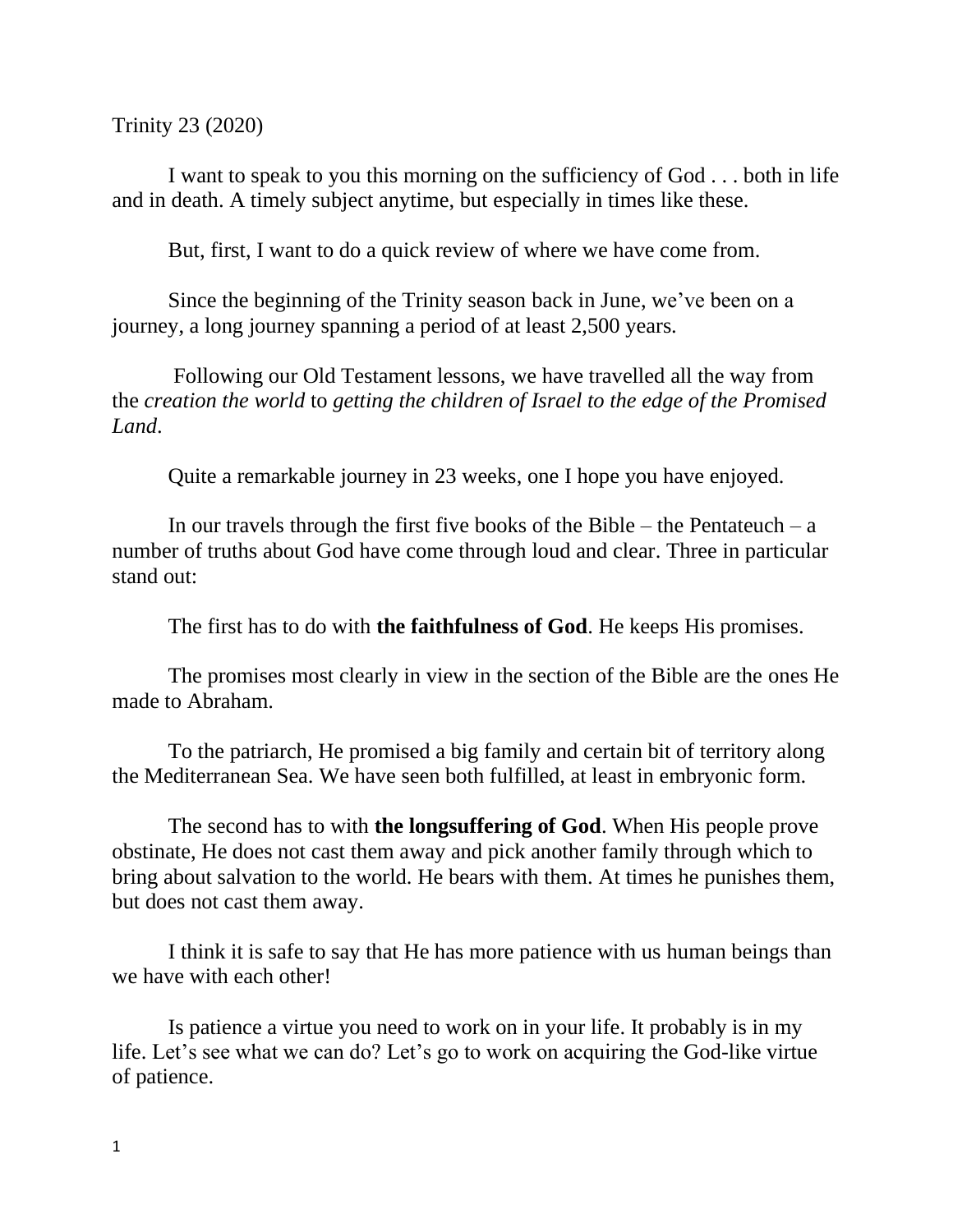The third truth has to do with God's use of human beings. It seems that almost everything God does in the world He does through people, people not unlike you and me.

Noah, Abraham, Sarah, Isaac, Jacob, Joseph, Moses, Mirum and Aaron are some of the big players in the first five books of the Bible.

Our 23-week journey ends today. Moses has gotten the people to the edge of the Promised Land, but he himself will not be going in with them. That task will fall to yet another person of God's own choosing, Joshua.

With that look back, let's turn now to this morning's focus: **the sufficiency of God in life and in death.**

God's sufficiency has been very much in evidence during the children of Israel's trek from Egypt to the Promised Land. All their needs, both physical and spiritual, have been met.

When they needed deliverance from slavery in Egypt, God heard their cry and sent Moses.

When they lacked food, God provided manna and quail to eat.

When they were without water, God caused water to gush out from a rock.

Nor were their spiritual needs neglected. They were given the Law.

The Law said, "This is how I want my freed-from-slavery people to live over against the nations of the world.". Live like this and you will be truly free.

This remains true today.

God's precepts are not little, petty rules dropped down from a celestial demagogue to make men miserable.

No, they represent a way of life which enables God's people -- you and me – to be truly human and to live life to the full . . . to show the world a better way of doing business.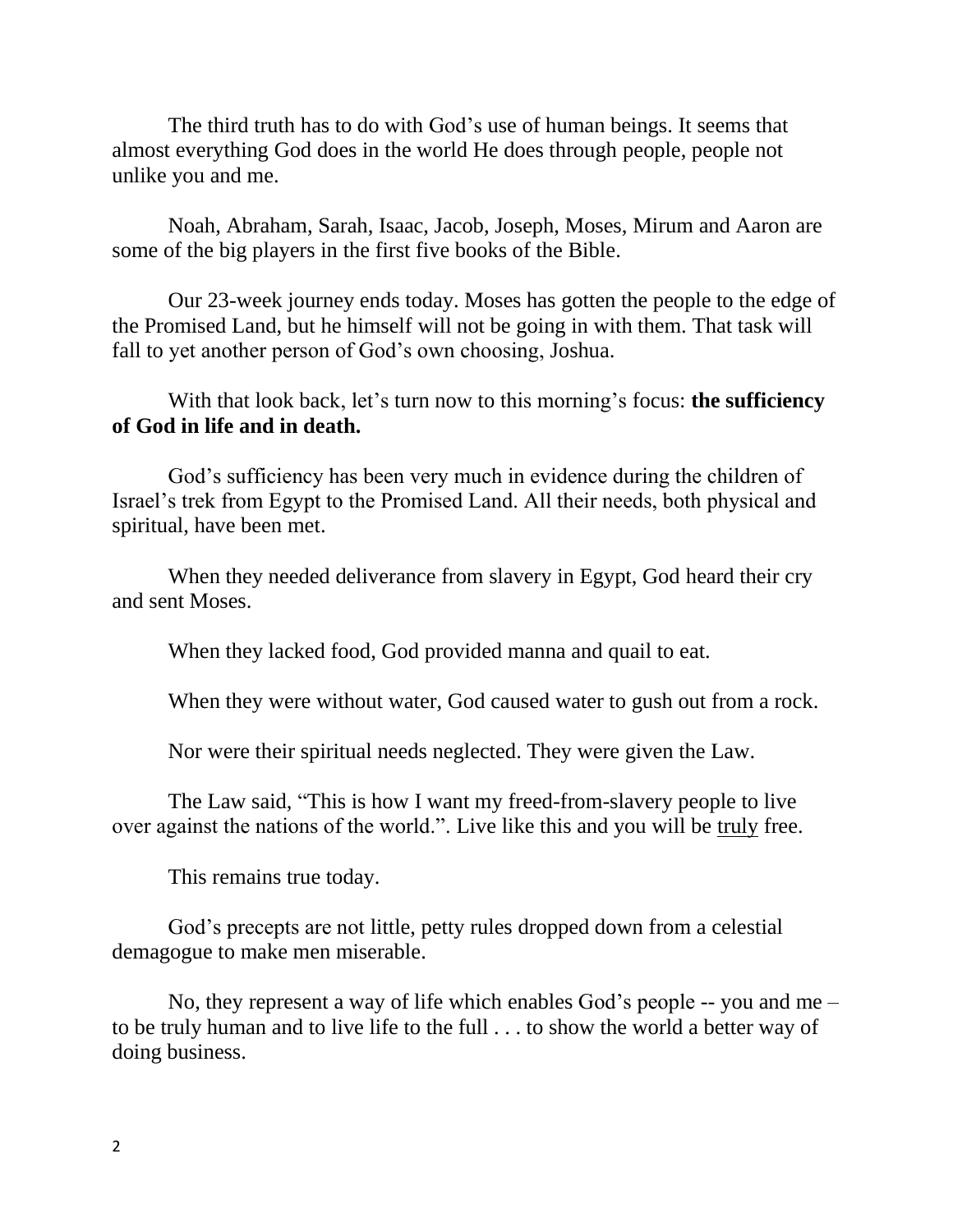Of course, the Law was not the final answer to the human sin problem. Jesus was, but the Law was an important stop along the way.

Not only did God give the children of Israel the Law, He also gave them a system of animal sacrifices.

As with the Law, these animal sacrifices were not the final answer to the human problem. But, they too were an important stop along the way. They pointed forward to the Lamb of God who would indeed take away the sin of the world on the cross of Calvary.

God was sufficient in meeting the needs of His people then. He remains sufficient today.

And here is where we come into the picture. So often we feel so insufficient when we hear of a friend's problem. We wish we had something say. We wish there was something we could do with our hands. Often there is not.

In times like this, it is good to remember that we are not sufficient but we know Someone who is. His name is Jesus. He puts a human face on the invisible God. More than that, He has come down to where we are and has become one of us.

Hungry and thirsty. He has been there.

Betrayed by a friend. He has been there.

In pain. He has been there . . . on the cross.

Sorrowful over the loss of loved one, He's been there. Remember at Lazarus's tomb, what did Jesus do? The Bible says, 'Jesus wept'.

Temped to commit some sin, great or small. Jesus has been there. The writer of Hebrews says:

**"For we have not an high priest which cannot be touched with the feeling of our infirmities; but was in all points tempted like as we are, yet without sin" (Hebrews 4:15).**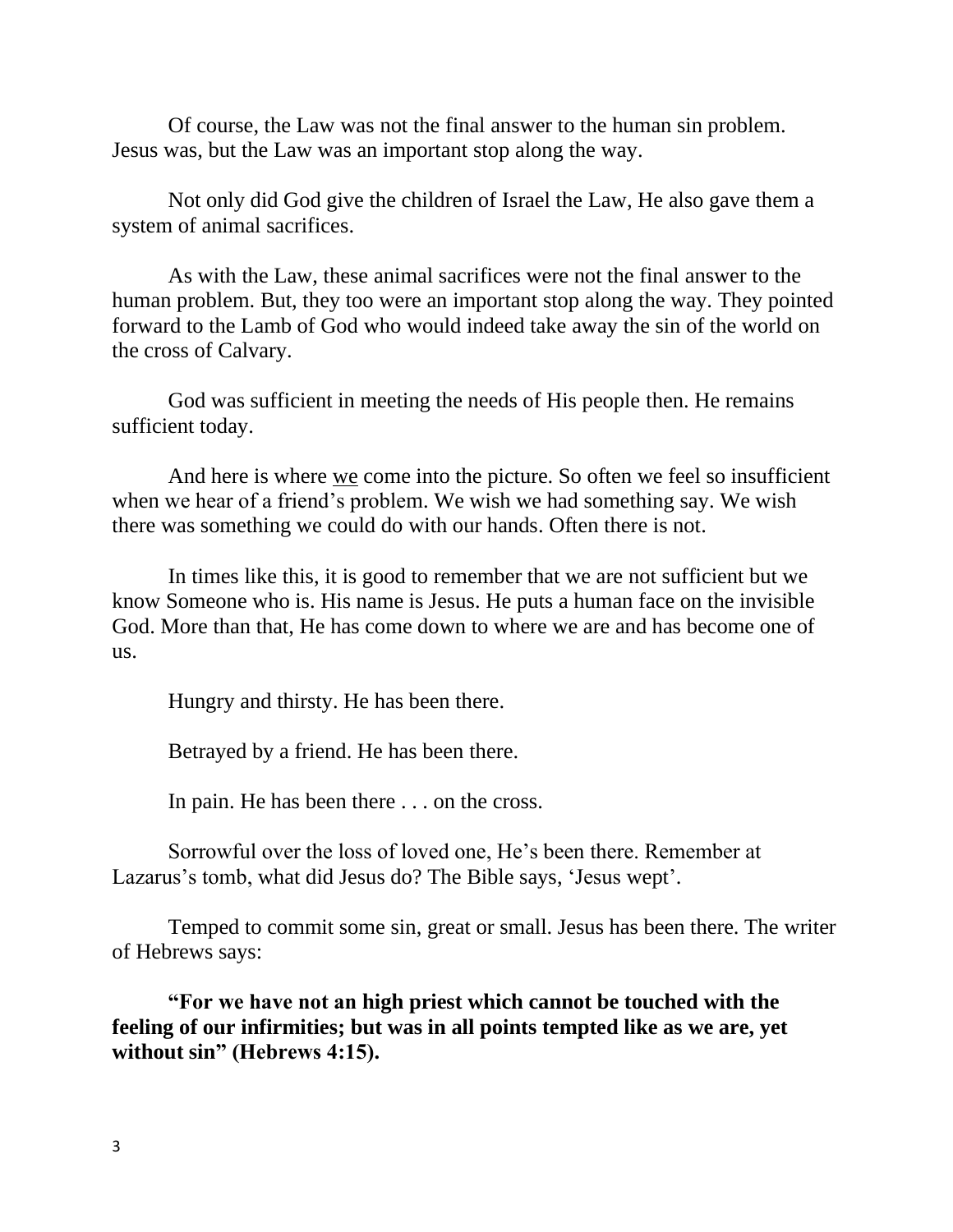In short, the God we meet in Jesus Christ is sufficient in every respect. Put Him to the test in your life. Point others to Him.

Sufficient in life, but also sufficient for and in death.

In today's reading, we have the touching story of  $God - in$  all probability a manifestation of the pre-incarnate Christ – meeting Moses on Mount Nebo and from that vantage point showing him the land the people would soon be entering.

Moses had disobeyed God at the waters of Meribah and had been barred from entering. But, he had not fallen out of the reach of the love and care of God.

What a comforting thought that should be to each one of us. We may have failed in our storm-tossed life, but God has not left us out there in the storm.

In today's passage we find God exercising love and care to Moses in three ways.

The first, which I have just mentioned, was allowing Moses to see into the Promised Land.

The second was the title given to Moses on this occasion. That title, given by God, was not:

- Prince in Pharaoh's court;
- Shepherd of Midian;
- Miracle worker;
- Lawgiver;
- Sinner at Meribah.

No, it was none of these things. Rather it was 'servant of the Lord'.

And, are not these the same words we long to hear at the end of life's day -- "Well done, thy good and faithful servant"?

The third expression of God's love and care comes once Moses is dead. Today's passage tells us God buried him.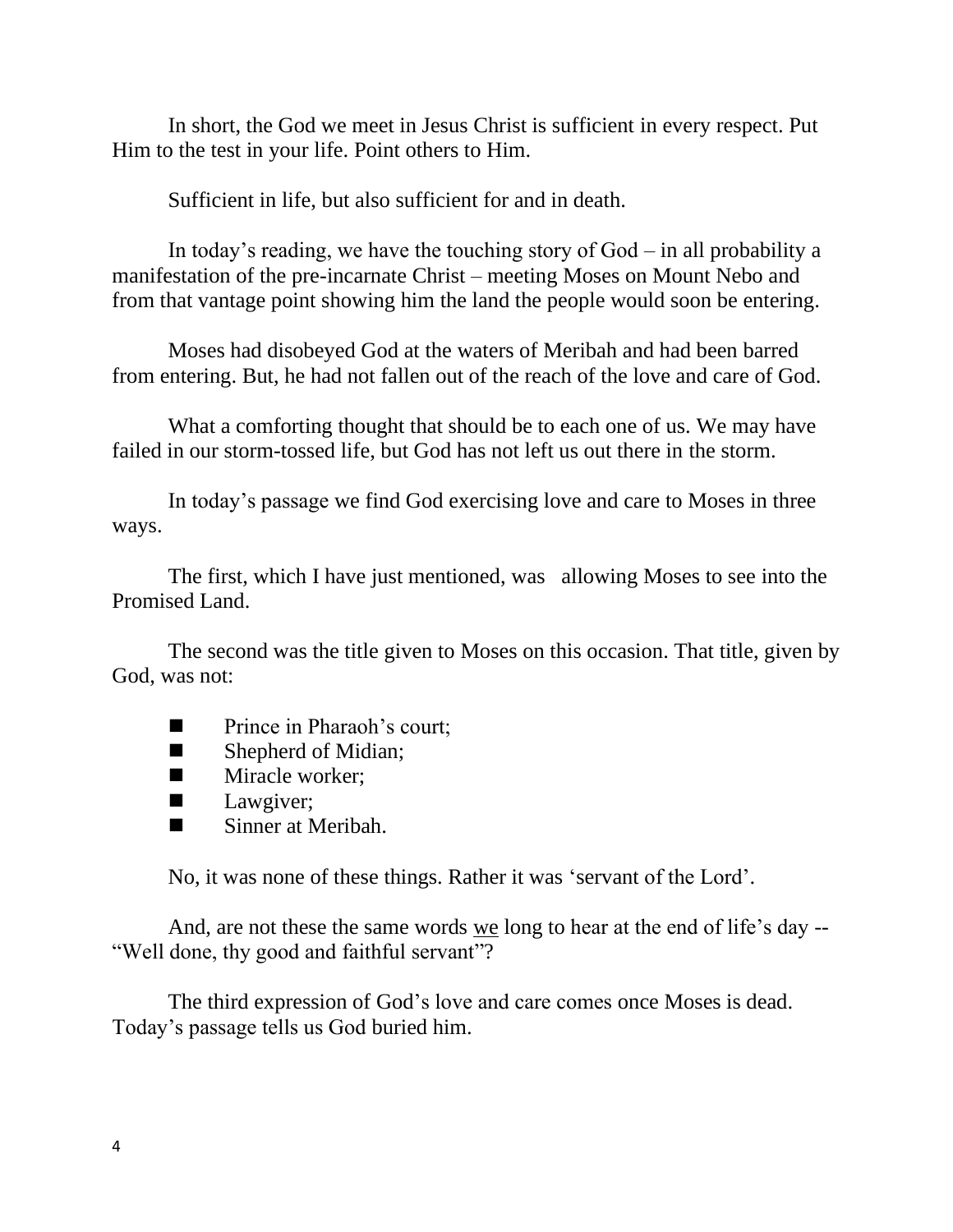That is the last thing any of us can do for a loved one or friend. I know I find it very meaningful when on occasion I dig a hole in the Memorial Garden in preparation for an interment.

We've all heard the joke about the undertaker being the last one to let you down. Well that is the way I feel when I take on this task of digging a final resting place for a friend.

Well, how much more touching it is for God to take on this job for Moses, a friend he knew face to face.

Our God is the last one to let us down.

I like what old Bishop Candler of the Methodist Church is reported to have said on his deathbed.

Someone asked him, "Bishop, aren't you afraid of crossing the river of death"

"No," came his reply, "what should I be. My Father owns the land on both sides of the river."

Such was the case with Moses. He could say with the future King of Israel, David,"

## **"Yea, though I walk through the valley of the shadow of death, I will fear no evil: for thou art with me . . ."**

God was sufficient in life. He will be in death.

Some of the most miserable people I know are those who spend their lives fretting over the *what ifs of life*.

*What if this happens* or *what if that happens*? How will I cope?

Well, the God we have met on our journey through the Pentateuch, the God with whom Moses journeyed, is sufficient for all of life's contingencies. ///

And this is the message I wish to leave with you this morning.